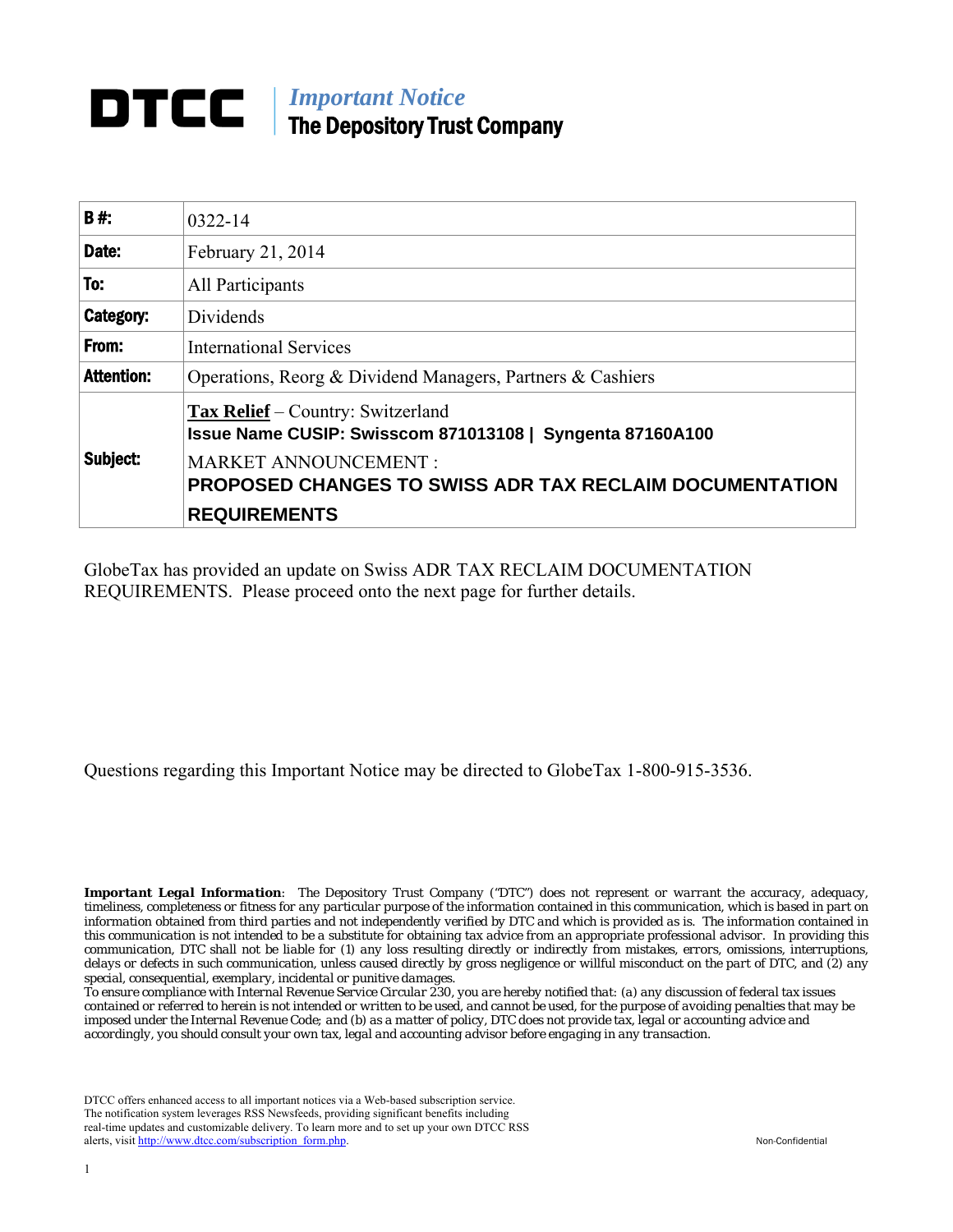

## **MARKET NOTICE: PROPOSED CHANGES TO SWISS ADR TAX RECLAIM DOCUMENTATION REQUIREMENTS**

The dividend issues which may be impacted by this change should they pay a dividend subject to Swiss withholding tax:

## **Issue Name CUSIP: Swisscom 871013108 Syngenta 87160A100**

Effective immediately, in order to receive a reduced rate of withholding afforded under the terms of a Double Taxation Treaty ("DTT") with Switzerland, **all DTC Participants must disclose all US beneficial owners** (**name, address, U.S. tax Identification number) for all of the EDS election categories. Previously, this disclosure was only required for US RICs, US Transparent Entities, and US Pensions. This requirement now includes the US Individuals, US Corporations, and US Other Entities categories.** 

**In addition to full disclosure, submission of a copy of an Internal Revenue Service proof of residency form 6166 (dated within 3 years of dividend payment) is now compulsory for the following:**

- 1. US Corporations ‐ if receiving a gross dividend of 100,000 CHF or greater
- 2. US Other Entities: if receiving a gross dividend of 100,000 CHF or greater
- 3. US Transparent Entities: if receiving a gross dividend of 25,000 CHF or greater
- 4. US RICs: if receiving a gross dividend of 100,000 CHF or greater
- 5. US Pensions: All

These stipulations will apply retroactively to long form claims on dividends still within the statute of limitations for reclaim.

**\*\*A Special note about EDS elections and client account coding:** It is critical to the process that DTC elections correspond to the correct DTC category election bucket. Please parse out client listings by the following guidelines:

| DTC EDS ELECTION BUCKET<br><b>CATEGORY:</b> | <b>DESCRIPTION OF ACCOUNTS THAT SHOULD BE ELECTED IN</b><br><b>THIS CATEGORY</b>                                                                                                                                                                                                                                                               |
|---------------------------------------------|------------------------------------------------------------------------------------------------------------------------------------------------------------------------------------------------------------------------------------------------------------------------------------------------------------------------------------------------|
| <b>INDIVIDUALS</b>                          | INDIVIDUAL ACCOUNTS, JOINT ACCOUNTS, UTMAS, UGMAS,<br><b>IRAS AND SEPS</b>                                                                                                                                                                                                                                                                     |
| <b>CORPORATIONS</b>                         | U.S. COMPANIES ** (DOES NOT INCLUDE S-CORPS,<br>PARTNERSHIPS, LLPS, AND LLCS)                                                                                                                                                                                                                                                                  |
| <b>OTHER ENTITIES</b>                       | US CHARITIES, FOUNDATIONS, 501(c)3 TAX EXEMPT ENTITIES                                                                                                                                                                                                                                                                                         |
| <b>TRANSPARENT ENTITIES</b>                 | U.S. S-CORPS, PARNERSHIPS, LLCS, LLPS, TRUSTS, ESTATES<br>** (ANY TYPE OF FLOW TROUGH ENTITY)                                                                                                                                                                                                                                                  |
| <b>RICS FAV</b>                             | REGULATED INVESTMENT COMPANIES; e.g. mutual funds, real<br>estate investment trust (REIT) or unit investment trust (UIT)<br>that is eligible to pass the taxes on capital gains, dividends or<br>interest earned on fund investments, directly to clients or<br>individual investors, 95% OR MORE OF THE RIC OWNERS MUST<br>RESIDE IN THE U.S. |
| <b>PENSIONS</b>                             | U.S. PENSIONS UNDER IRS SECTIONS 401(a)/501(a), 457(b),<br>403(b), 457(g) under Ruling 81-100, 584 and 7701(j)                                                                                                                                                                                                                                 |